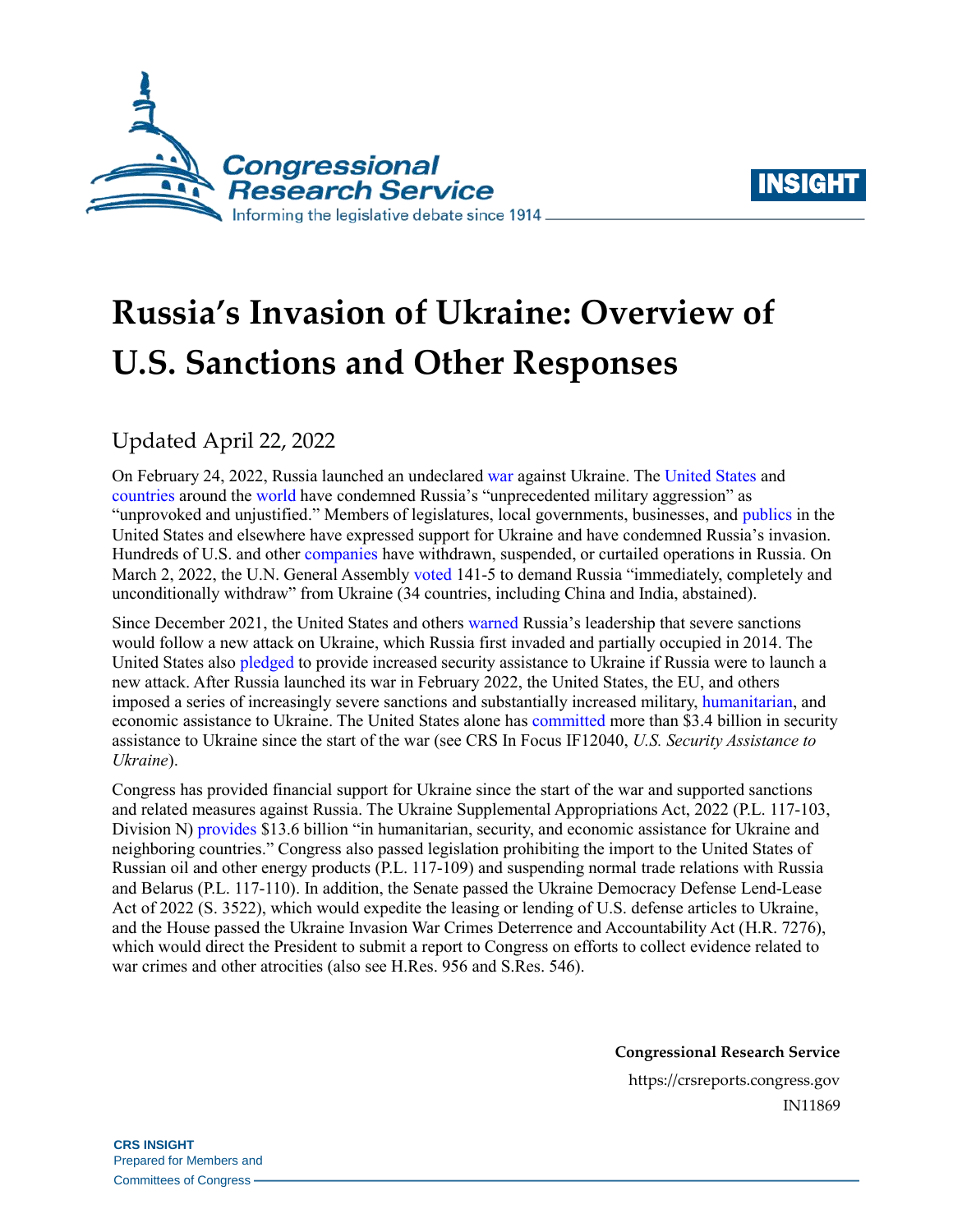### **U.S. Sanctions**

U.S. sanctions and related actions since February 2022 are likely to have a greater impact on Russia than sanctions the United States has imposed previously (see CRS Report R45415, *[U.S. Sanctions on Russia](https://crsreports.congress.gov/product/pdf/R/R45415)*). Sanctions and related actions the Biden Administration has imposed since February 21, 2022, include the following (also see CRS In Focus IF12062, *[New Financial and Trade Sanctions Against Russia](https://crsreports.congress.gov/product/pdf/IF/IF12062)*).

- Full blocking sanctions (including restrictions on transactions and access to U.S.-based property or interests in property) on
	- Russian President Vladimir [Putin,](https://home.treasury.gov/news/press-releases/jy0610) Prime Minister Mikhail [Mishustin,](https://home.treasury.gov/news/press-releases/jy0705) and members of Russia's [Security Council,](https://home.treasury.gov/news/press-releases/jy0705) including Foreign Minister Sergei Lavrov, Defense Minister Sergei Shoigu, and Chief of the General Staff Valery Gerasimov;
	- The [State Duma](https://home.treasury.gov/news/press-releases/jy0677) (the lower house of Russia's legislature) and most of its members;
	- Six of Russia's largest [banks,](https://home.treasury.gov/news/press-releases/jy0602) including state-owned [Sberbank](https://home.treasury.gov/news/press-releases/jy0705) (one of Russia's top five companies) an[d VTB Bank](https://home.treasury.gov/news/press-releases/jy0608) and privately held [Alfa Bank](https://home.treasury.gov/news/press-releases/jy0705) (with exceptions, among others, for [energy-related](https://home.treasury.gov/system/files/126/russia_gl8b.pdf) transactions through June 24, 2022);
	- [VEB,](https://home.treasury.gov/news/press-releases/jy0602) a large state development bank, and the Russian Direct Investment [Fund,](https://home.treasury.gov/news/press-releases/jy0612) a sovereign wealth fund;
	- [Nord Stream 2](https://www.state.gov/sanctioning-ns2ag-matthias-warnig-and-ns2ags-corporate-officers/) AG, the parent company for a natural gas pipeline project, and [Alrosa,](https://home.treasury.gov/news/press-releases/jy0707) the world's largest diamond-mining company;
	- [Members](https://home.treasury.gov/news/press-releases/jy0650) of Russia's Kremlin-connected [business](https://home.treasury.gov/news/press-releases/jy0602) [elite](https://home.treasury.gov/news/press-releases/jy0608) (sometimes referred to as [oligarchs\)](https://home.treasury.gov/news/press-releases/jy0628) and family members. In coordination with partners, the U.S. government ha[s established](https://www.justice.gov/opa/pr/attorney-general-merrick-b-garland-announces-launch-task-force-kleptocapture) an interagency Task Force KleptoCapture to strengthen enforcement of sanctions and other measures [and](https://home.treasury.gov/news/press-releases/jy0659) a Kleptocracy Asset Recovery Rewards Program;
	- Dozens of [defense-industrial](https://www.state.gov/targeting-russian-elites-and-defense-enterprises-of-russian-federation/) [companies,](https://home.treasury.gov/news/press-releases/jy0677) [disinformation](https://home.treasury.gov/news/press-releases/jy0628) [operations,](https://home.treasury.gov/news/press-releases/jy0731) [sanctions](https://home.treasury.gov/news/press-releases/jy0692) [evaders,](https://home.treasury.gov/news/press-releases/jy0731) an[d virtual currency](https://home.treasury.gov/news/press-releases/jy0731) mining companies; and
	- [Belarusian](https://home.treasury.gov/news/press-releases/jy0607) individuals and entities in response to Belarus's support for Russia's invasion.
- [Restrictions](https://home.treasury.gov/news/press-releases/jy0612) on transactions with Russia's central bank, limiting its ability to draw on dollar-denominated foreign reserves, and transactions with Russia's Ministry of Finance and National Wealth Fund.
- [Export controls](https://www.bis.doc.gov/index.php/policy-guidance/country-guidance/russia-belarus) on trade with Russia and [Belarus,](https://www.bis.doc.gov/index.php/documents/about-bis/newsroom/press-releases/2916-2022-03-02-bis-belarus-rule-press-release-final/file) including [restrictions](https://www.bis.doc.gov/index.php/documents/about-bis/newsroom/press-releases/2914-2022-02-24-bis-russia-rule-press-release-and-tweets-final/file) on "sensitive U.S. technologies produced in foreign countries using U.S.-origin software, technology, or equipment" and oil and gas [extraction equipment.](https://www.bis.doc.gov/index.php/documents/federal-register-notices-1/2917-public-display-version-of-expansion-of-industry-sector-sanctions-on-public-display-and-effective-3/file)
- [Suspension](https://www.congress.gov/bill/117th-congress/house-bill/7108) of normal trade relations with Russia and Belarus.
- [Ban](https://home.treasury.gov/system/files/126/eo_14066.pdf) on the U.S[. import](https://home.treasury.gov/system/files/126/14068.pdf) of Russian crude [oil,](https://www.congress.gov/bill/117th-congress/house-bill/6968) petroleum products, liquefied natural gas, coal, seafood, alcoholic beverages, and nonindustrial diamonds.
- [Ban](https://home.treasury.gov/system/files/126/14068.pdf) on the export of U.S. luxury goods and dollar-denominated banknotes.
- [Ban](https://home.treasury.gov/system/files/126/14071.pdf) on new U.S. investment in Russia, including the [energy](https://home.treasury.gov/system/files/126/eo_14066.pdf) sector.
- [Ban](https://www.transportation.gov/briefing-room/us-will-block-russian-aircraft-using-all-domestic-airspace) on Russian aircraft entering and using U.S. airspace.
- [Ban](https://www.whitehouse.gov/briefing-room/presidential-actions/2022/04/21/a-proclamation-on-the-declaration-of-national-emergency-and-invocation-of-emergency-authority-relating-to-the-regulation-of-the-anchorage-and-movement-of-russian-affiliated-vessels-to-united-states-po/) on Russian-affiliated vessels entering U.S. ports.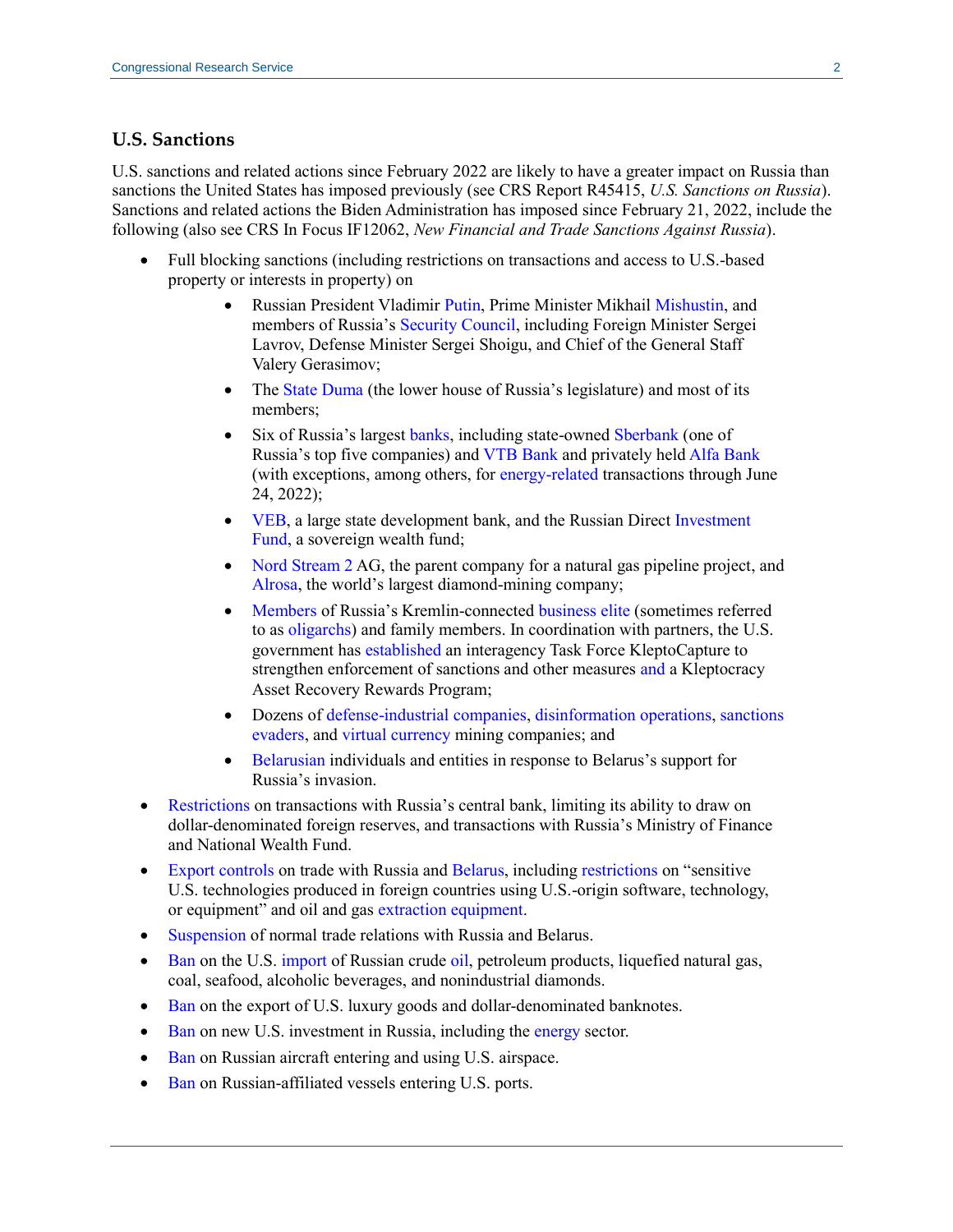- [Ban](https://home.treasury.gov/system/files/126/14071.pdf) on "any approval, financing, facilitation, or guarantee" of transactions by foreign persons that would be prohibited to U.S. persons or in the United States.
- [Restrictions](https://home.treasury.gov/system/files/126/russia_directive_1a.pdf) on secondary-market transactions by U.S. financial institutions in Russian sovereign debt (previous restrictions applied to primary-market transactions).
- [Restrictions](https://home.treasury.gov/news/press-releases/jy0608) against new equity investment and financing for companies including
	- Gazprom, a state-owned energy company and Russia's largest firm;
	- Sovcomflot, Russia's largest maritime and freight shipping firm; and
	- Russian Railways.
- [Visa restrictions](https://www.state.gov/promoting-accountability-for-human-rights-abuses-in-russia-and-belarus-and-taking-action-against-sanctions-evaders/) on 635 Russian nationals.
- [Prohibitions](https://home.treasury.gov/system/files/126/14065.pdf) on U.S. trade or investment in Russia-occupied areas of eastern Ukraine and sanctions against those operating in those areas.

#### **International Sanctions**

The [EU,](https://www.consilium.europa.eu/en/policies/sanctions/restrictive-measures-ukraine-crisis/) the [United Kingdom \(UK\),](https://www.gov.uk/government/collections/uk-sanctions-on-russia) other non-EU countries in Europe (including Switzerland), Canada, Australia, New Zealand, Japan, South Korea, Singapore, and Taiwan, among others, have imposed sanctions, export controls, or both in response to Russia's war against Ukraine.

Many of these sanctions are identical or similar to U.S. sanctions, although the EU has not imposed a ban on Russian oil or gas imports or full blocking sanctions on Sberbank or Alfa Bank. The EU has [prohibited](https://eur-lex.europa.eu/legal-content/EN/TXT/PDF/?uri=CELEX:32022D0346&from=EN) the Society for Worldwide Interbank Financial Telecommunication (SWIFT) and other specialized financial messaging services from serving seven other Russian financial institutions.

The [EU](https://eur-lex.europa.eu/legal-content/EN/TXT/PDF/?uri=CELEX:32022D0351&from=EN) and the [UK](https://www.ofcom.org.uk/news-centre/2022/ofcom-revokes-rt-broadcast-licence) have suspended broadcasting of Russian state-owned network RT; the EU suspended Sputnik, another state-owned network; and the UK has imposed [sanctions](https://www.gov.uk/government/news/foreign-secretary-announces-sanctions-on-putins-propaganda--2) on parent companies of RT and Sputnik. Two days before Russia's attack, the German government [suspended](https://www.spiegel.de/international/europe/german-government-halts-certification-of-nord-stream-2-gas-pipeline-a-c2b987d1-2bb1-4ee5-b6e2-ad98b812a4a6) certification of the Nord Stream 2 pipeline, preventing it from becoming operational.

For more, see CRS Insight IN11897, *[Russia's Invasion of Ukraine: European Union Responses and](https://crsreports.congress.gov/product/pdf/IN/IN11897)  [Implications for U.S.-EU Relations](https://crsreports.congress.gov/product/pdf/IN/IN11897)*.